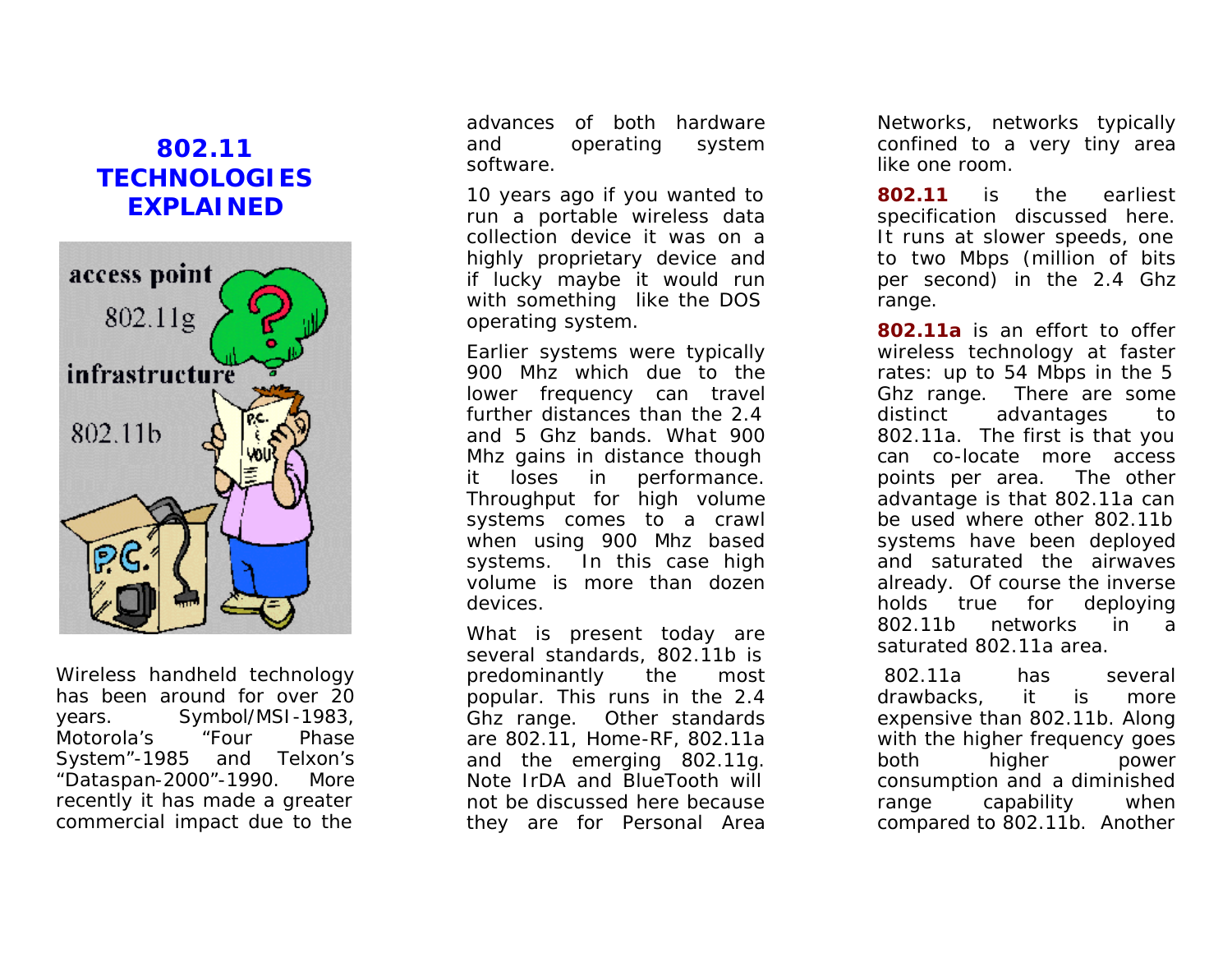#### problem termed "Multipath Fading" also



increases as the frequency increases. "Multipath Fading" can be simply understood as the radio waves canceling themselves out due to interference

**HomeRF** Sitting in the 2.4 Ghz range this has primarily presented itself in the small office and home environments. This standard is limited in transmission power. As of 12/2002 the HomeRF standard is defunct. All manufacturers have abandoned this technology.

### **802.11b**

The premium standard in my opinion. 802.11b uses direct sequencing modulation. Most vendors have hopped on the 802.11b bandwagon as it offers speeds up to 11 Mbps and 11 overlapping channels. As frequency deceases battery life and range increase. 802.11b offers a nice trade off.

**802.11g** is still in the process of being defined but promises backwards compatibility with 802.11b and proposed ranges of up to 54 Mbps in the 2.4 Ghz range. The g draft should have been finalized in June 2003. Hardware is already appearing in stores.

Both b and g offer the best path for both present and future deployment

### MODES IN 802.11B



Peer to Peer, Ad-Hoc, IBSS (Independent Basic Service Set), All of these terms mean the same thing. Basically device to device mode. There is no central point in this